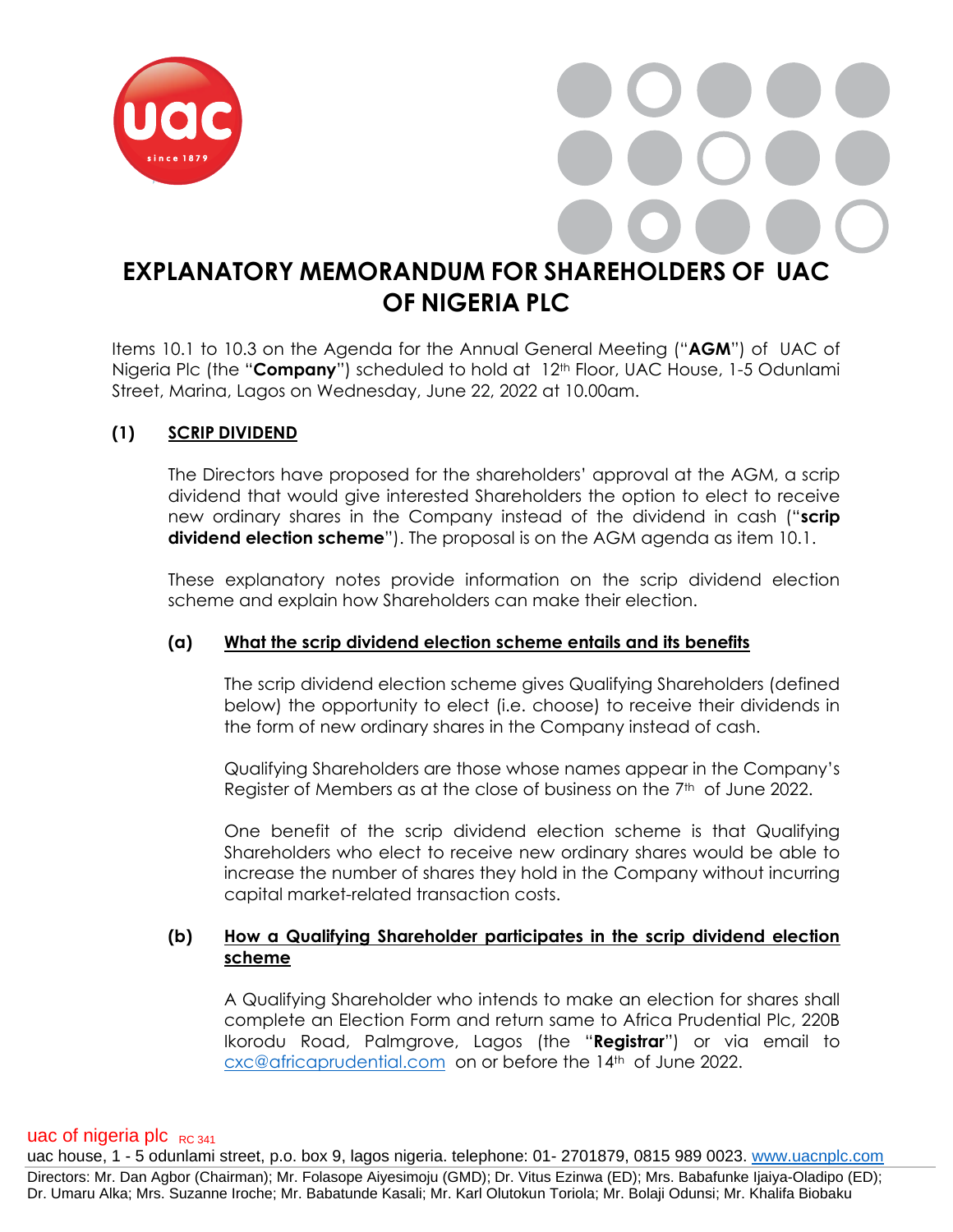

A copy of the Election Form can be obtained from the office of the Registrar. It is also available at [https://www.uacnplc.com/wp](https://www.uacnplc.com/wp-content/uploads/2022/05/UAC-Scrip-Election-Form-2022-AGM.pdf)[content/uploads/2022/05/UAC-Scrip-Election-Form-2022-AGM.pdf.](https://www.uacnplc.com/wp-content/uploads/2022/05/UAC-Scrip-Election-Form-2022-AGM.pdf) Further, the Election Form will be sent to Qualifying Shareholders along with the Company's 2021 Annual Report and Accounts accompanying the Notice of AGM. Qualifying Shareholders (using their personal and corporate e-mail addresses) can scan and send duly completed Election Forms to the Registrar at the e-mail address: [cxc@africaprudential.com](mailto:cxc@africaprudential.com).

# **(c) Default option**

Qualifying Shareholders who do not wish to receive the dividend as additional shares in the Company are not required to complete the Election Form or take any other steps. Such Shareholders will automatically receive cash. The default option shall be cash.

#### **(d) Number of new ordinary shares to be received by a Qualifying Shareholder who elects for shares**

The number of new ordinary shares to be received by Qualifying Shareholders who elect for new shares will depend on their respective cash dividend entitlements (less withholding tax) and the Reference Share Price. The formula for calculating the number of shares to be received is as follows:

Net Cash Dividend Due **divided by** Reference Share Price.

Net Cash Dividend Due is Gross Dividend less Withholding Tax at the appropriate rate. The Reference Share Price shall be a 10-day average closing share price of the Company's stock traded on the Nigerian Exchange Limited starting on the 8<sup>th</sup> of June, 2022.

No fraction of a share will be issued. Thus, in the event that a residual cash dividend entitlement arises as a result of an election to receive new ordinary shares, Qualifying Shareholders will be paid the monetary value of such residual cash dividend entitlement.

In the event that the aggregate number of UAC shares required to settle all scrip dividend elections exceed available unissued shares, the Company will issue the available unissued shares pro-rata the shareholdings of all

#### uac of nigeria plc  $_{RC,341}$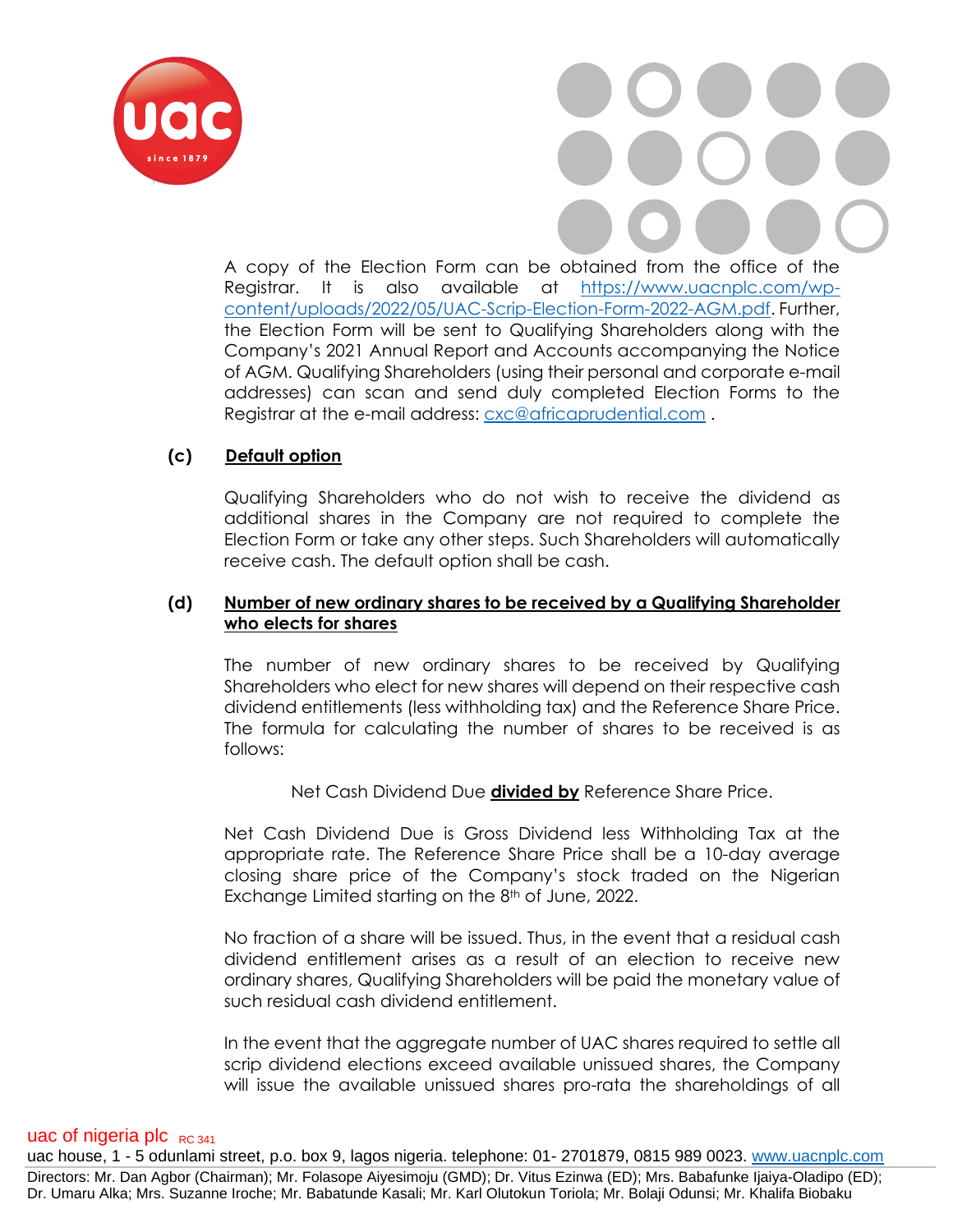

shareholders who elect for scrip dividend. The value of the balance will be paid to shareholders as cash.

### **(e) Confirmation of entitlement to Qualifying Shareholder who elects for new ordinary shares**

Qualifying Shareholders who elect to receive new ordinary shares will receive a statement confirming the number of new shares issued, the Reference Share Price and the total cash equivalent of the new shares. In the event that the cash dividend entitlement of a Qualifying Shareholder is insufficient to acquire at least one (1) new share, no new ordinary shares will be received by such Qualifying Shareholder, and the dividend will be paid in cash, irrespective of the election.

# **(f) Proposed payment date for Qualifying Shareholders who elect to receive cash**

The proposed payment date for Qualifying Shareholders who elect to receive cash is 23rd of June 2022.

#### **(g) Proposed date for crediting the Central Securities Clearing System ("CSCS") accounts of Qualifying Shareholders who elect to receive new ordinary shares**

It is anticipated that the CSCS accounts of Qualifying Shareholders will be credited within seven (7) working days of the receipt of the Securities and Exchange Commission's ("**SEC**") approval.

#### **(h) Qualifying Shareholders who have more than one holding/account**

If a Qualifying Shareholder has more than one holding, each holding will require a separate election. Any Qualifying Shareholder who intends to combine its/his/her holding should contact the Registrar.

#### **(i) Shares held in joint names**

For joint account holders, the Election Form must be signed by all joint shareholders for the election to be valid.

#### uac of nigeria plc  $_{RC,341}$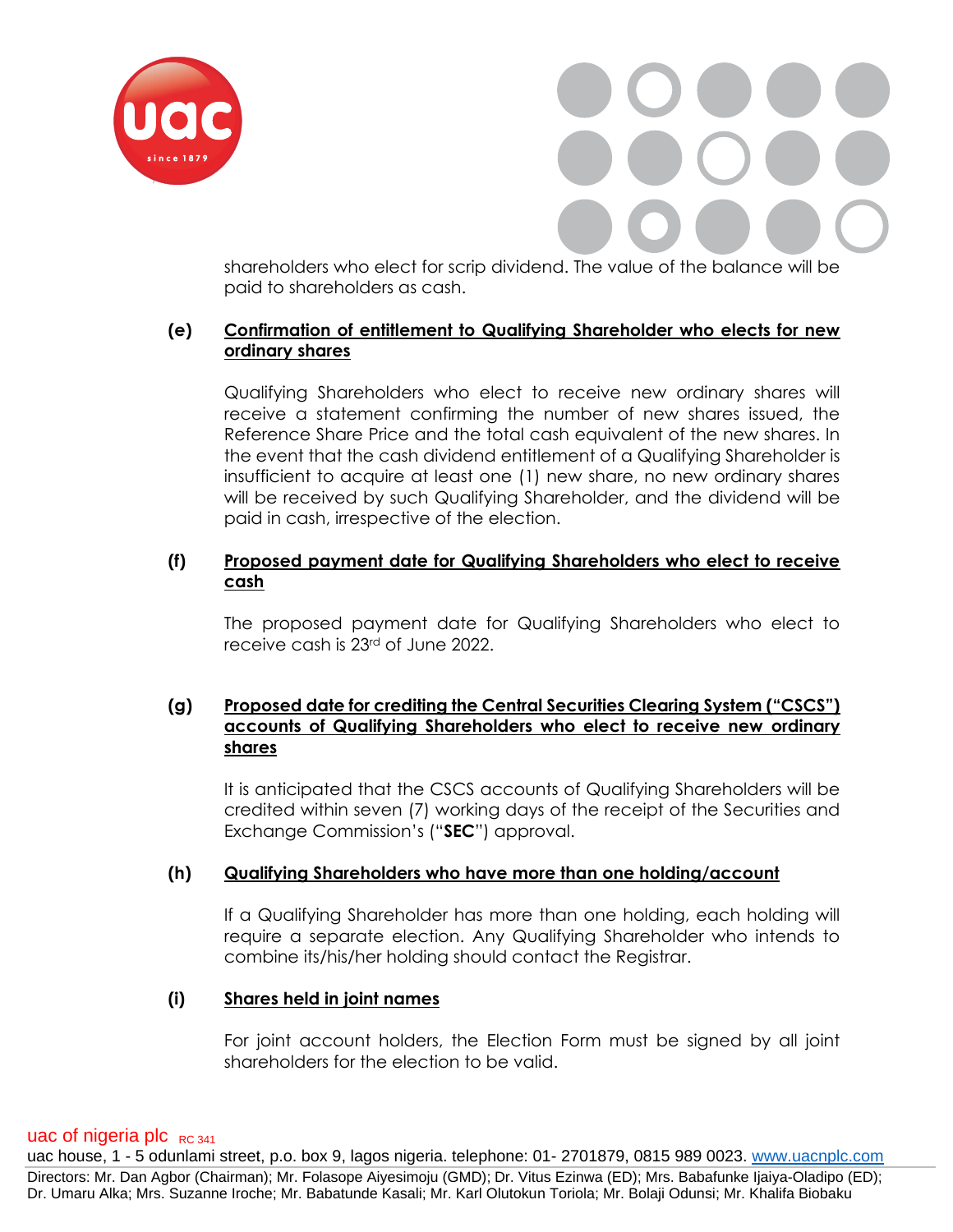



#### **(j) Contact for further questions about the scrip dividend election scheme**

If there are additional queries or questions, please contact the Registrar via email at [cxc@africaprudential.com.](mailto:cxc@africaprudential.com)

#### **(2) SHARE CANCELLATION**

This section of the Explanatory Memorandum provides Shareholders with information on the rationale for, and implementation of, the proposed cancellation of the Company's unissued shares following conclusion of the scrip dividend election scheme (the "**Share Cancellation**"). The proposal is on the AGM agenda as item 10.2.

#### **(a) RATIONALE**

- (i) The Corporate Affairs Commission ("**CAC**") by a notice titled '*Public Notice: Existing Companies and the Requirements of Issued Share Capital under the Companies and Allied Matters Act 2020*' dated April 16, 2021 (the "**CAC Notice**"), informed all existing companies incorporated in Nigeria that they should, in compliance with the provisions of the Companies and Allied Matters Act No. 3 of 2020 (as amended) ("**CAMA**") and the CAC Regulations 2021, ensure that they have no unissued shares by December 31, 2022 (the "**CAC Directive**").
- (ii) To ensure compliance with the CAC Directive, the Board of Directors explored the most optimal and suitable options available to the Company. In this regard, the Board was advised that the Company could either (1) undertake a transaction for the issuance of its unissued shares (e.g. rights offer for existing shareholders, a scrip dividend issued to existing shareholders and/or a fresh issuance of shares) or (2) cancel its unissued shares by implementing the Share Cancellation.
- (iii) After due deliberation, the Board was of the considered view that a combination of the scrip dividend election scheme and Share Cancellation was optimal for the Company to ensure compliance with the CAC Directive.

#### uac of nigeria plc  $_{RC,341}$